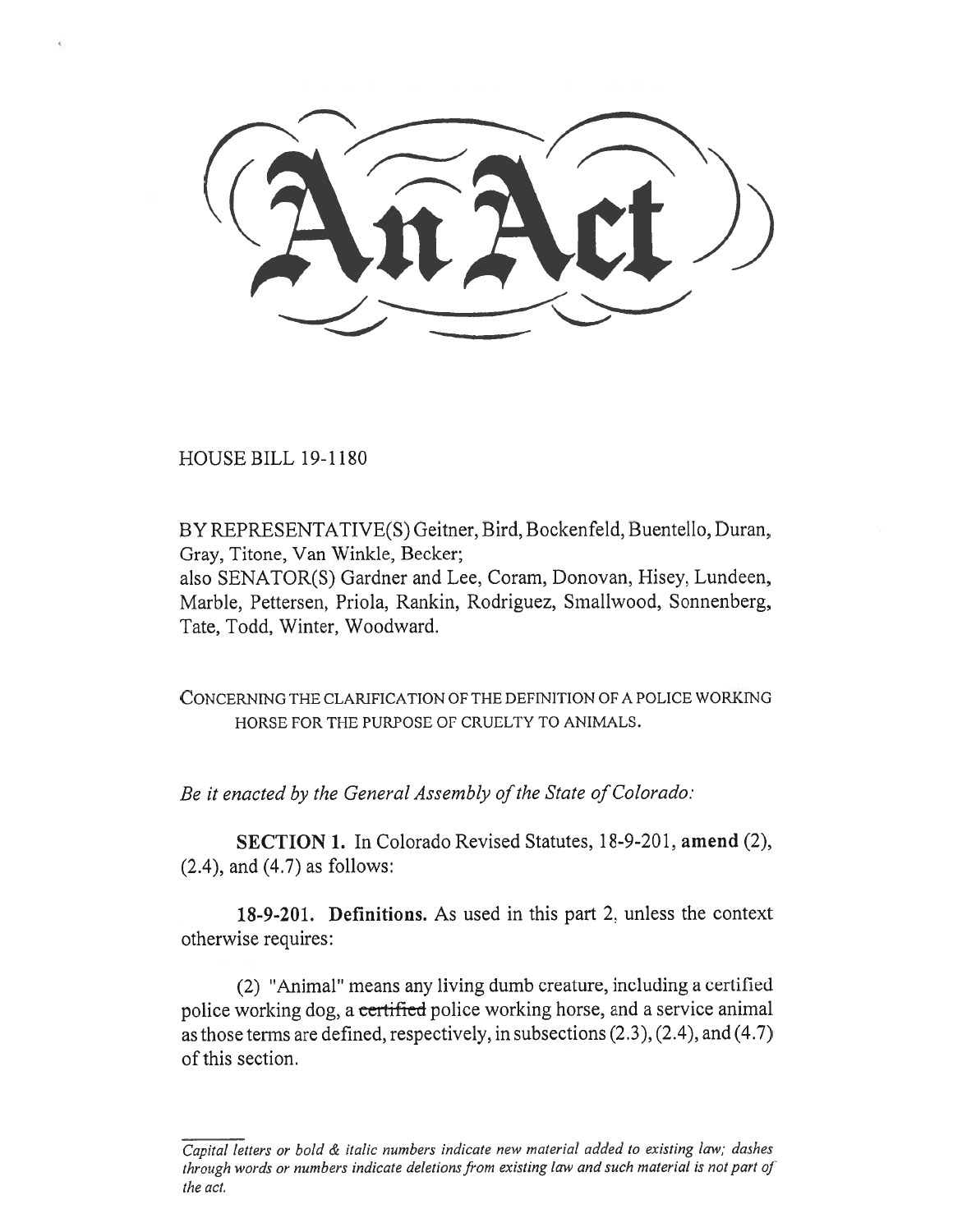$(2.4)$  "Certified police "POLICE working horse" means a horse that has-current-certification from a state or national agency or an association that-certifies-police-working-horses, and that is part of IS CURRENTLY WORKING FULL TIME OR PART TIME AS PART OF a working law enforcement team AND HAS MET THE STANDARDS OF THE LAW ENFORCEMENT TEAM TO WORK IN SUCH CAPACITY.

(4.7) "Service animal" means any animal, the services of which are used to aid the performance of official duties by a fire department, fire protection district, or governmental search and rescue agency. Unless otherwise specified, "service animal" does not include a "certified police working dog" or a "certified police "POLICE working horse" as defined in subsections (2.3) and (2.4) of this section.

**SECTION 2.** In Colorado Revised Statutes, 18-9-202, **amend**   $(1.5)(c)$ ,  $(2)(a)$ ,  $(2)(a.5)(V)$ , and  $(2)(d)(II)$  as follows:

**18-9-202. Cruelty to animals - aggravated cruelty to animals service animals.** (1.5) (c) A person commits cruelty to a service animal or a certified police working dog or certified police working horse if he or she violates the provisions of subsection (1) of this section with respect to a service animal, certified police working dog, or certified police working horse, as those terms are defined in section 18-9-201 (2.3), (2.4), and (4.7), whether the service animal, certified police working dog, or certified police working horse is on duty or not on duty.

(2) (a) Except as otherwise provided in subsection (2)(b) of this section, cruelty to animals, or cruelty to a service animal or certified police working dog or certified police working horse pursuant to subsection  $(1.5)(c)$  of this section, is a class 1 misdemeanor.

(a.5) (V) In addition to any other sentence imposed upon a person for a violation of any criminal law under this title 18, any person convicted of a second or subsequent conviction for any crime, the underlying factual basis of which has been found by the court to include an act of cruelty to animals, or cruelty to a service animal or a certified police working dog or certified police working horse pursuant to subsection  $(1.5)(c)$  of this section, is required to pay a mandatory minimum fine of one thousand dollars and is required to complete an anger management treatment program or any other appropriate treatment program.

PAGE 2-HOUSE BILL 19-1180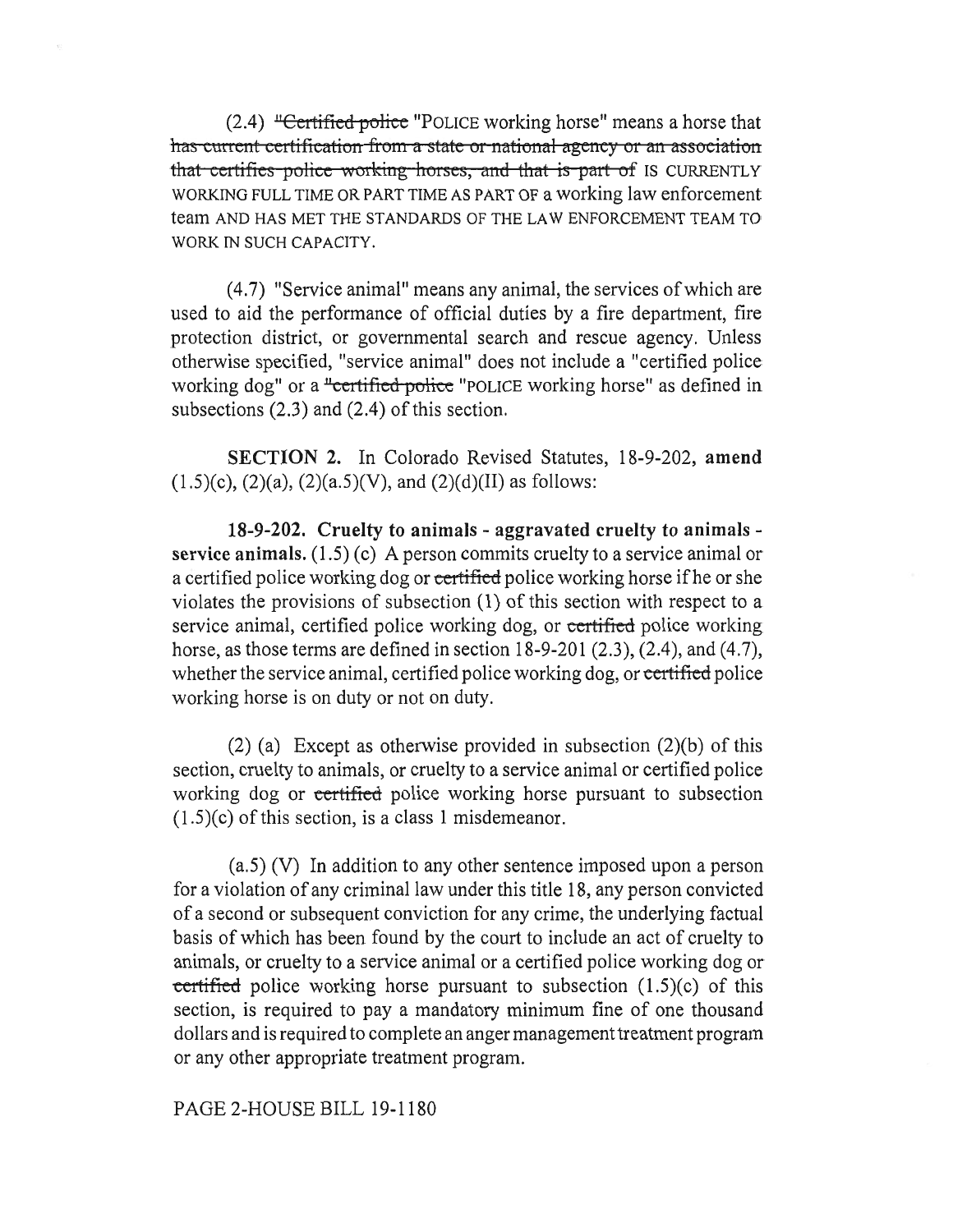(d) (II) If a person is convicted of cruelty to a certified police working dog or certified police working horse pursuant to subsection (1.5)(c) of this section, the court shall order him or her to make restitution to the agency or individual owning the certified police working dog or certified police working horse for all expenses, including any immediate and ongoing veterinary expenses related to the incident, and replacement costs for the certified police working dog or certified police working horse if it is permanently disabled or killed as a result of the cruelty to animals incident. If the court finds that the person who is convicted of cruelty to a certified police working dog or certified police working horse pursuant to subsection (1.5)(c) of this section did so with malicious intent, the person shall additionally make restitution to the agency or individual owning the certified police working dog or certified police working horse for all training and certification costs related to the certified police working dog or certified police working horse.

**SECTION 3.** In Colorado Revised Statutes, 18-9-209, **amend** (1) as follows:

**18-9-209. Immunity for reporting cruelty to animals - false report - penalty.** (1) Except as otherwise provided in subsection (2) of this section, a person who, in good faith, reports a suspected incident of cruelty to animals, service animals, or certified police working dogs or certified police working horses, as described in section 18-9-202, to a local law enforcement agency or to the state bureau of animal protection is immune from civil liability for reporting the incident.

**SECTION 4. Safety clause.** The general assembly hereby finds,